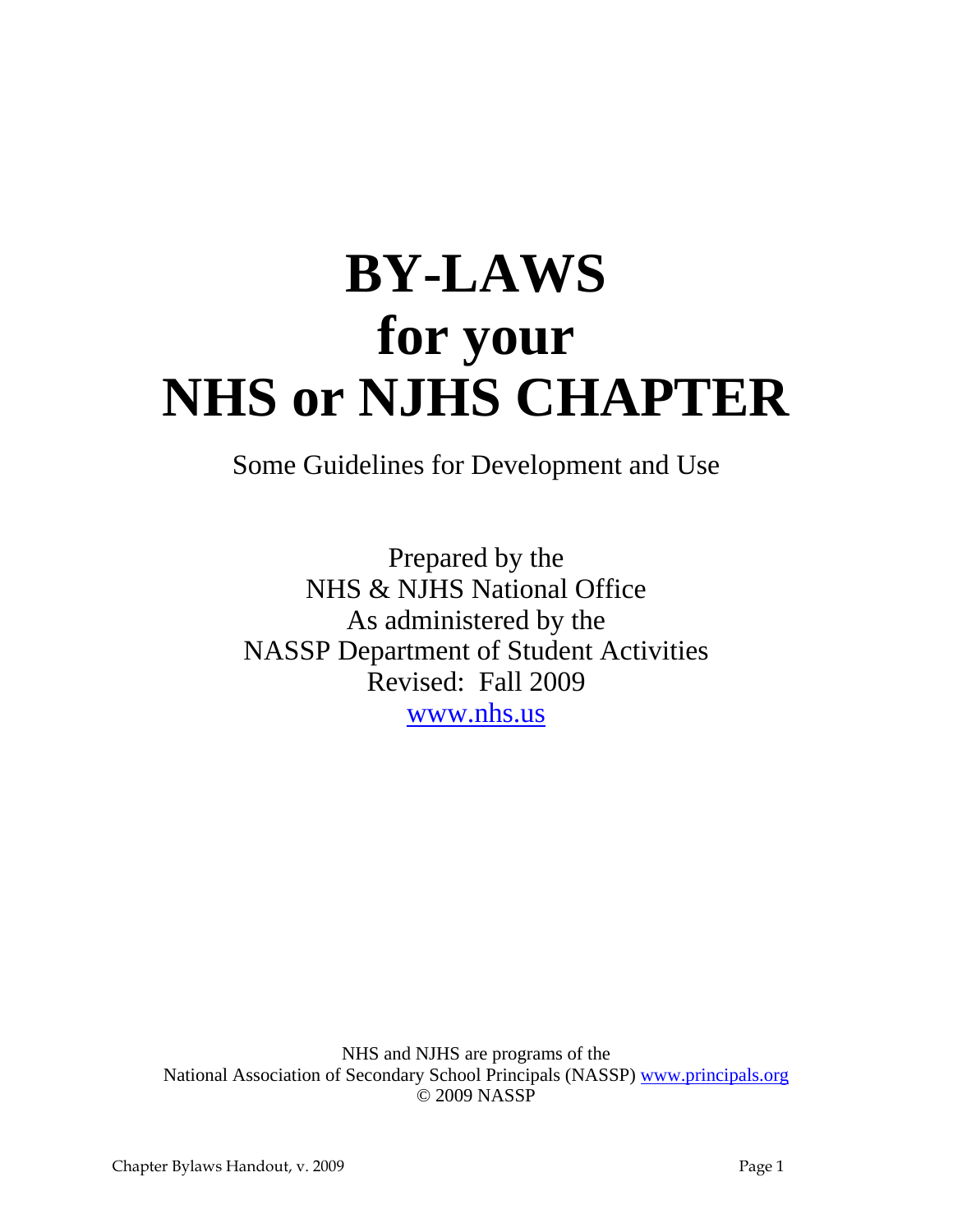# **Table of Contents:**

1. *Article XVI: Bylaws* NHS National Constitution

2. Excerpts from the National Handbook regarding Chapter Bylaws

3. Creating Chapter Bylaws: A suggested Process

4. Sample Bylaws (2009 edition)

5. Changing the Bylaws

*Note*: For the sake of simplicity, this handout is written using "NHS" only when referencing an Honor Society chapter. Unless noted otherwise, middle level chapters (NJHS) can easily substitute "NJHS" in the documents that follow.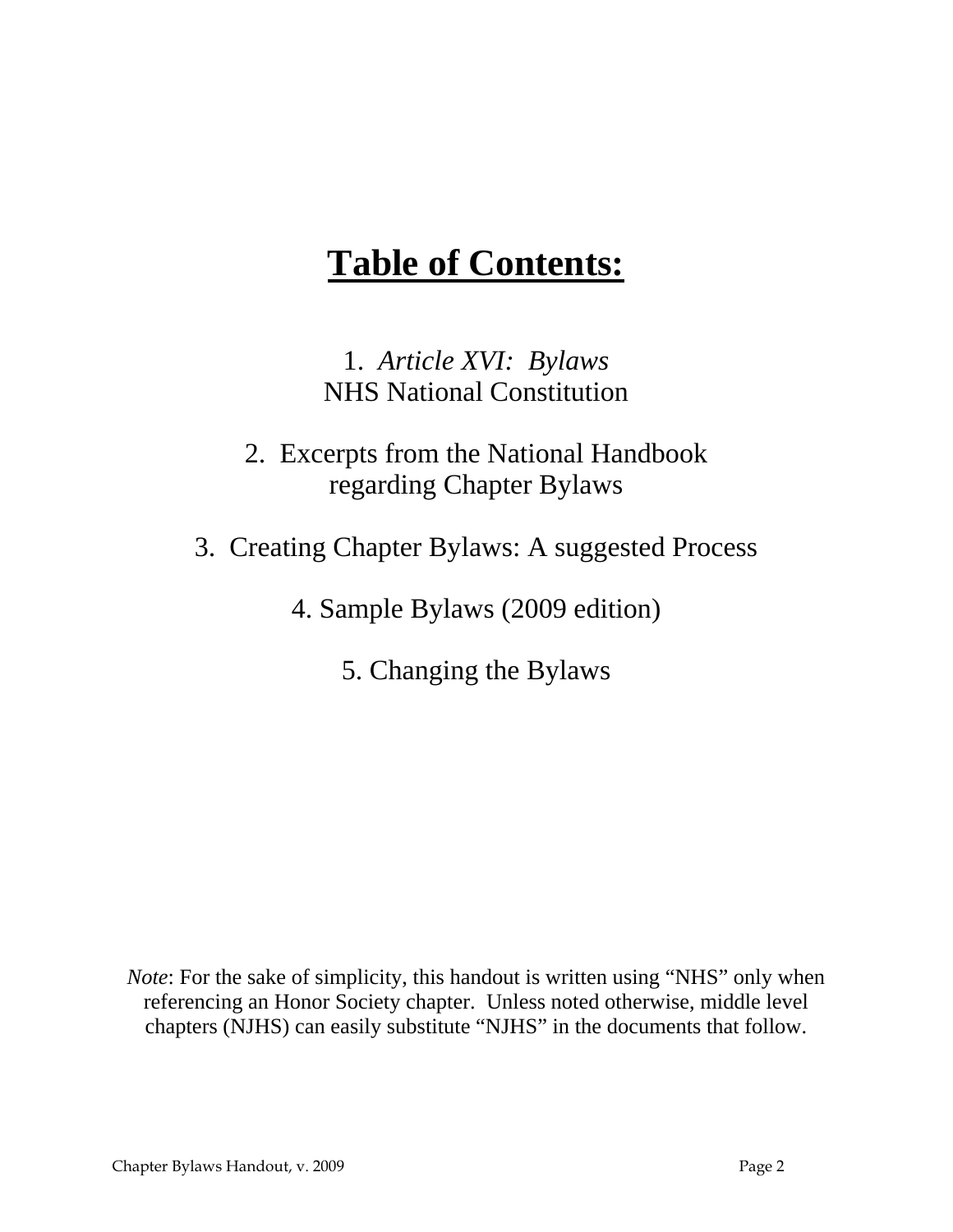# **1. National Constitution:**

# **ARTICLE XVI: BYLAWS**

*Section 1*. Each chapter shall write bylaws to amplify sections of this Constitution and to clarify operating procedures of the chapter. Bylaws do not need the approval of the National Council but must be consistent with this Constitution.

*Section 2*. The chapter bylaws shall contain information concerning the election and duties of officers, the schedule of meetings, member obligations, dues, and the like.

*Source*: NHS and NJHS National Constitutions, revised edition 2008. © NASSP. See [www.nhs.us/constitutions](http://www.nhs.us/constitutions) for the most recent editions of the national constitutions.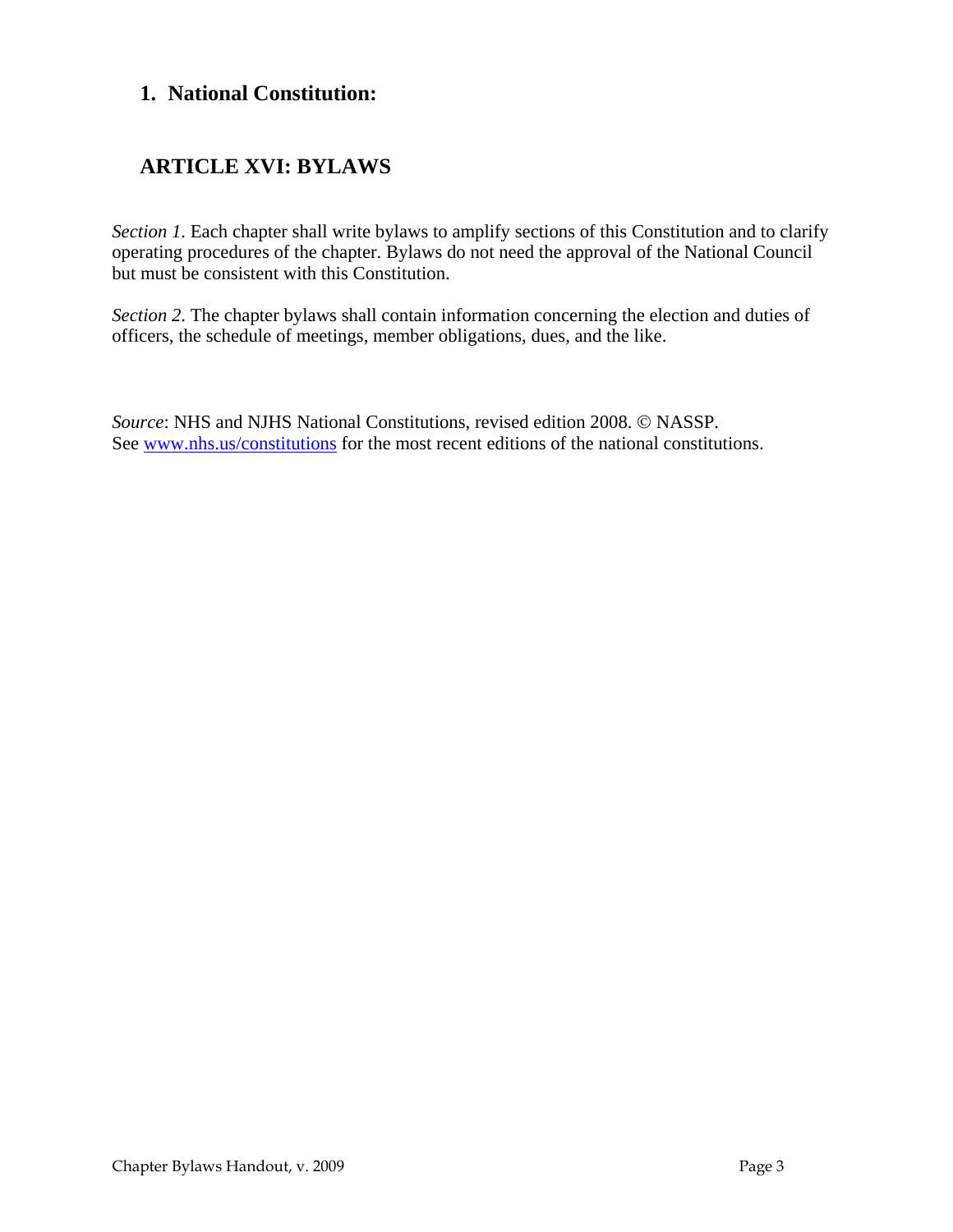# **2. Excerpts from the National Handbook**

#### **Chapter Organization: Constitutions, Bylaws, and more**

All chapters must adopt and follow the National Constitution. This obligation is outlined in the chartering agreement signed by every school with a chapter. The following discussion is designed to assist chapters in implementing the provisions of the Constitution when operating a chapter of the National Honor Society or National Junior Honor Society.

#### **A. Governing Documents**

• The National Constitution

The Constitution of the Honor Society is the primary source for policy information for all chapters. It has been approved by and can be amended only by motion from the National Council with final approval by the NASSP Board of Directors. The constitution has changed over the years. Though the basic tenets of the organization have remained constant, the society has evolved to reflect new thinking since 1921. The versions appearing on the national Web sites, www.nhs.us and www.njhs.us, are the most recent editions containing a variety of amendments approved since the last formal printing in 2005.

#### • Chapter Bylaws

Local chapters must adopt bylaws to the Constitution to establish local procedures. These bylaws should specify guidelines on such topics as the schedule of meetings; member obligations regarding meeting attendance, participation in projects, etc.; information on chapter officers (which positions exist for the local chapter, what the duties of office are, how officers are to be elected, etc.); dues requirements; a description of projects for the year; and scholarship nomination procedures. Chapters may add any other information and procedures pertinent to the chapter.

The chapter should regularly review the bylaws and change them to meet local needs. Though the bylaws are not approved by the National Council, they must be consistent with the Constitution and the policies established by the National Council.

All NHS and NJHS chapters function under a *single national constitution* (developed and monitored by the National Council, available in the national handbook and on the national Web site), and operate locally under a set of *bylaws*.

Bylaws for local Honor Society chapters are designed to implement and expand upon the National Constitution. They are written sets of rules for a group. The bylaws define the limits of authority for the organization and give a sense of both order and purpose.

Chapter bylaws should be stated in simple, easy-to-understand terms. They should include only essential items. Amendments should be simple and direct. Bylaws must be studied regularly and changed to stay vital, meaningful, and real.

*Note*: Just as the national constitutions are publicly available via the national Web site and handbooks, so should local chapter bylaws be readily available and widely distributed to all members of the chapter, and also available for review by faculty, parents, school board members, etc. upon request. Because of this, chapters are encouraged to write, review and edit all bylaws documents carefully to ensure that they represent the best expression possible for the chapter.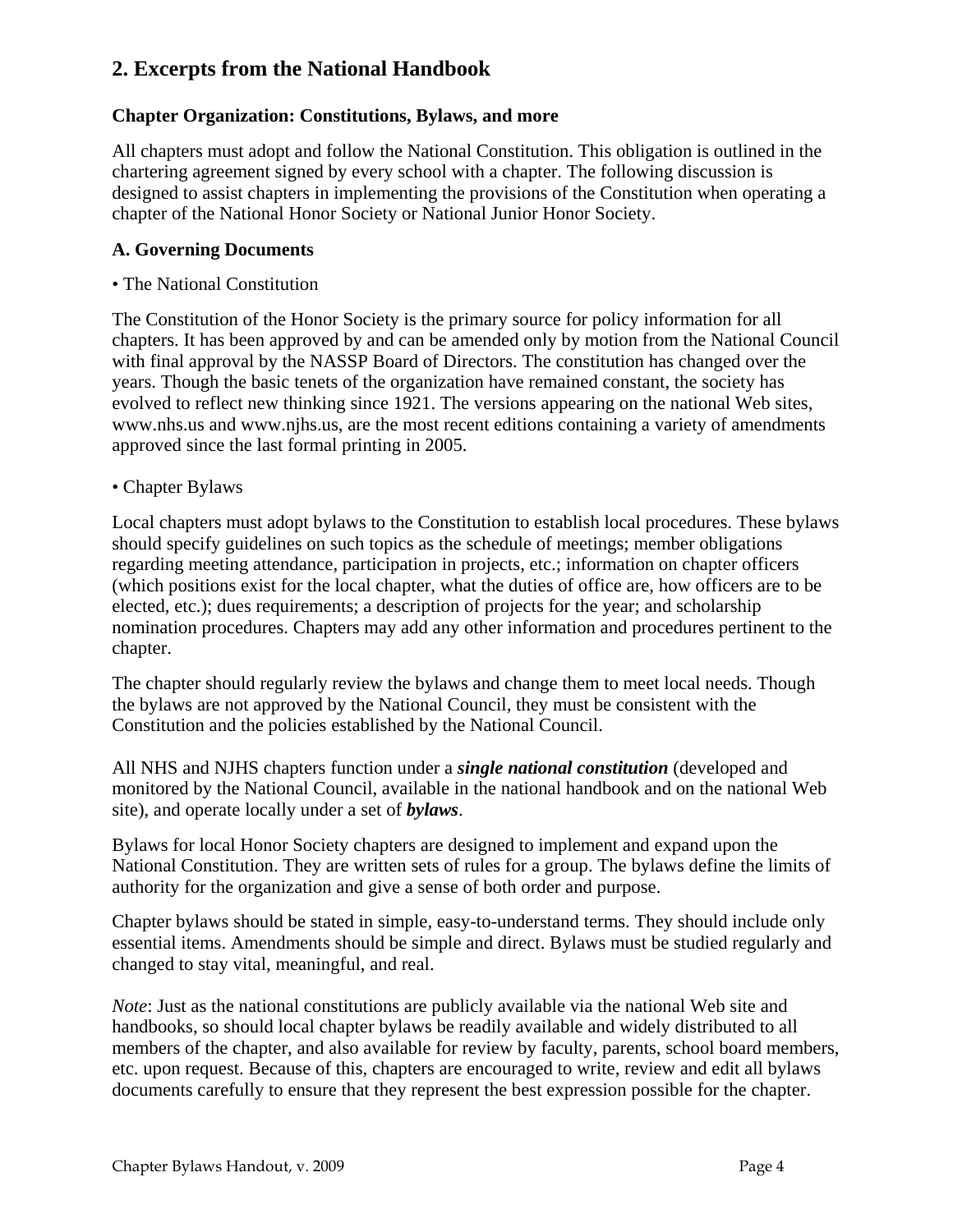# **3. Creating Chapter Bylaws: A Suggested Process**

### **Gather resources**

Sample bylaws form the national office (see below) Bylaws from other chapters in the school district or athletic conference school Relevant school policies, handbooks, codes of conduct, etc. Sample bylaws from other organizations on campus (e.g., student council, clubs, etc.)

# **Organize the Process**

Determine who will write the bylaws (preferably a committee of students or faculty or a combination of the two), who will need to review and approve the content, and a general planning schedule (suggestions to follow).

# **Write and Obtain Approval**

Step 1: Organize the first meeting of your Bylaws Committee Review the resources collected. Review the timeline for development Create a first draft or make assignments for drafting sections of the new bylaws. Set the draft aside for committee consideration; plan your next meeting (step 2)

- Step 2: Review the first draft. Suggest and discuss revisions.
- Step 3: Share results with the chapter membership and Faculty Council, allowing a finite time for review and comment (up to 30 days).

Step 4: Review comments and suggestions.

Revise the bylaws.

Repeat Steps 3 and 4 as needed.

*Prior to Step 5*, it is recommended that a parent also be given the opportunity to read and review the content to assure clarity of expression for the layperson reading the bylaws. Careful technical editing by a member of the English Department will also prove helpful.

- Step 5: Submit to Chapter Membership for approval. If approval is not obtained, start over taking into consideration the need for new or alternate members of the committee.
- Step 6: Submit to Faculty Council for approval. If the FC does not approve, they should provide direction to the committee regarding which specific sections they cannot accept and offer suggestions for consideration. In this case, return to *Step 4*.
- Step 7: Submit to the Administration for approval. If the administration does not approve, they should provide direction to the committee regarding which specific sections they cannot accept and offer suggestions for consideration. In this case, return to *Step 4*.
- Step 8: Upon formal approval by all three groups (Membership, Faculty Council, Administration), print and distribute the final, ratified version of the Chapter Bylaws for all parties involved.

# **Review**

Advisers should carefully read and explain the bylaws to newly-elected chapter officers (or the full membership) each year. In addition, bylaws should be reviewed regularly, but no later than once every five (5) years to assure that they are accurate and up-to-date.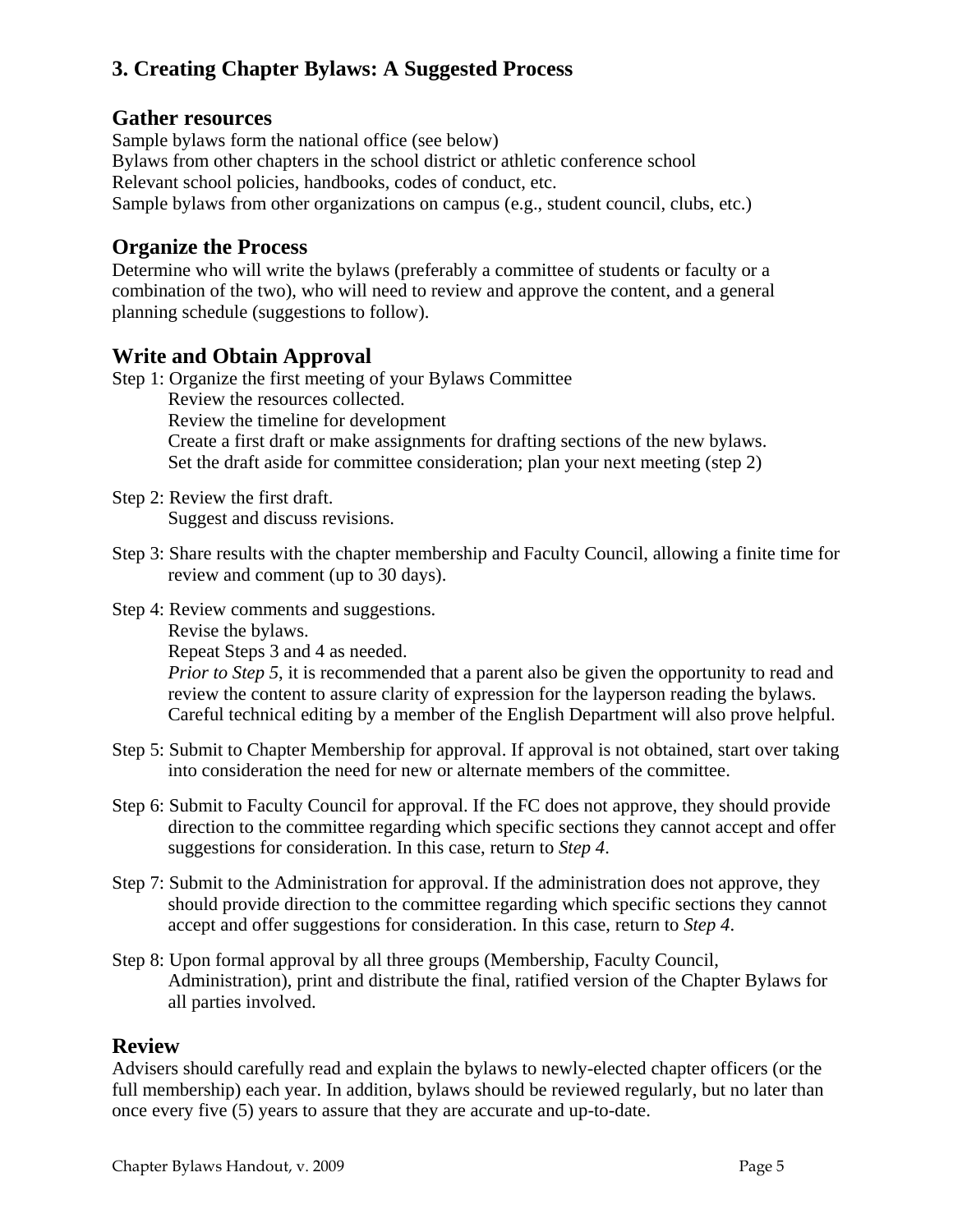# **4. Sample Bylaws: Outline and Full Text**

*Note on terminology*: The national office uses the term "constitution" to refer to the National Constitutions of NHS and NJHS, reserving the term "bylaws" for the operating procedures adopted by the local chapter. Some chapters refer to their bylaws as a "local constitution" which is allowable, but can lead to confusion as to whether the local or national document is being referenced.

# **A Suggested Outline for Honor Society Chapter Bylaws:**

| Article I        | Name: Statement of the name of the organization                                                                     |
|------------------|---------------------------------------------------------------------------------------------------------------------|
| Article II       | Purpose $(s)$ : The general purpose of the group [See Article I of the national                                     |
|                  | constitution for reference.]                                                                                        |
| Article III      | Powers: Powers vested in the organization; the final authority which rests with the                                 |
|                  | principal (per V.1 of the national constitution)                                                                    |
| Article IV       | Membership: Definition of membership categories for the group                                                       |
| <b>Article V</b> | Selection of Members: Establishes the time, methods, and procedures for the                                         |
|                  | nomination and selection of members. (Information in this section must be                                           |
|                  | consistent with the national guidelines, developed by the Faculty Council, and is                                   |
|                  | not subject to member approval as per Article IX, section 4 of the national<br>constitution.)                       |
| Article VI       | Obligations of Members. The duties and responsibilities of the organization, the                                    |
|                  | officers, adviser, committees and committee chairs, and members. Reference to                                       |
|                  | meeting attendance, project participation, and dues can be included in this section.                                |
| Article VII      | Officers: Procedures for election of officers, removal from office, and filling<br>vacancies.                       |
| Article VIII     | Meetings: Frequency of meetings, and provisions for special sessions                                                |
| Article IX       | Activities: Overview of the regular activities of the chapter including chapter and<br>individual service projects. |
| Article X        | Discipline and Dismissal [Provisions herein should be based on Article X of the                                     |
|                  | National Constitution. Information in this section must be consistent with the                                      |
|                  | national guidelines, developed by the Faculty Council, and is not subject to                                        |
|                  | member approval as per Article X of the national constitution.]                                                     |
| Article XI       | Ratification/Approval: Method and procedure for formal approval (ratification) of                                   |
|                  | the bylaws.                                                                                                         |
| Article XII      | Amendments: Provisions/methods for amending the bylaws                                                              |
|                  | Additional local sections, as developed by the Faculty Council, Membership, or                                      |
|                  | Administration, can be inserted. It is recommended that the Ratification and                                        |
|                  | Amendments articles appear at the end of the bylaws followed by a) the date of                                      |

approval and b) signatures of the chapter/school leadership in the year of

approval. See Sample Bylaws below.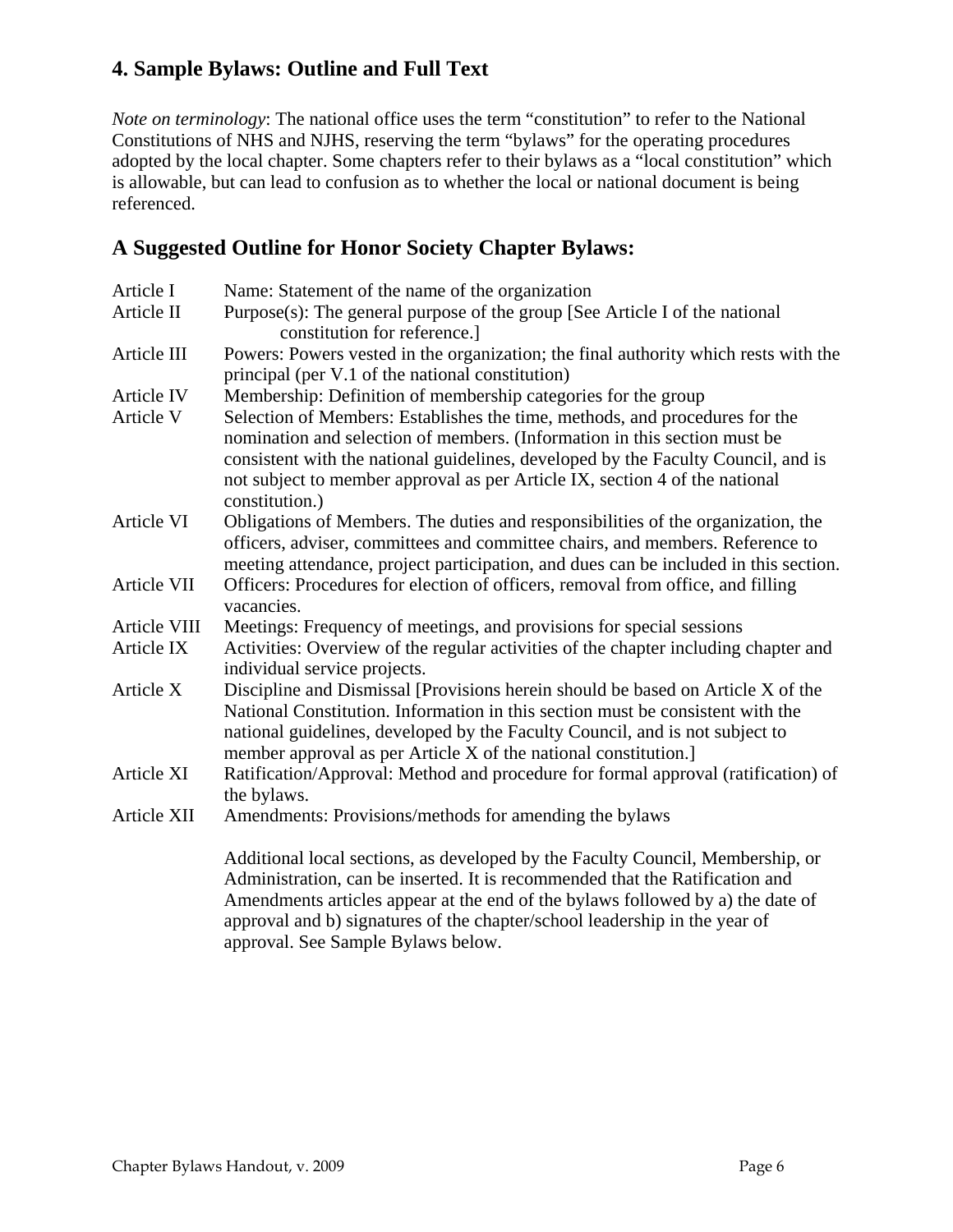# **SAMPLE BY-LAWS TEXT: NATIONAL HONOR SOCIETY\***

(*Updated 10.09*)

\**Note*: Provisions found within this sample have been compiled from a variety of by-laws submitted over the years to the national office. Local chapters should review their own needs, policies and procedures to amend this model to suit their local needs. Though by-laws are a constitutional mandate (Article XVI), the verbiage found in this sample is not. Underlined phrases indicate parts of the document where local variations are allowed.

# Chapter Bylaws Of the

\_\_\_\_\_\_\_\_\_\_\_\_\_\_\_\_\_\_\_\_\_\_\_\_\_\_\_\_\_\_\_\_\_\_\_\_\_\_\_\_\_\_\_Chapter

Of the National Honor Society Adopted: [Enter date of approval to verify this as the most recent version.]

#### ARTICLE I: NAME

The name of this chapter shall be the \_\_\_\_\_\_\_\_\_\_\_\_\_\_\_\_\_\_\_ Chapter of the National Honor Society of \_\_\_\_\_\_\_\_\_\_\_\_\_\_\_\_\_\_\_\_\_\_\_\_\_\_\_\_\_\_\_\_\_\_ (name of school). [*Formatting note*: When there is only a single section within an article, it is not necessary to enumerate sections. Only when multiple sections exist (see Article III below) is it necessary to number the individual sections.]

#### ARTICLE II: PURPOSE

The purpose of this chapter shall be to create an enthusiasm for scholarship, to stimulate a desire to render service, to promote worthy leadership, and to encourage the development of character in students of \_\_\_\_\_\_\_\_\_\_\_\_\_\_\_\_\_\_\_\_\_\_\_\_\_ (name of school).

#### ARTICLE III: POWERS

Section 1: This chapter operates under the direction of and in full compliance with the National Constitution of NHS. See [www.nhs.us/constitutions.](http://www.nhs.us/constitutions)

Section 2. The chapter adviser is given the authority to supervise the administration of chapter activities, as delegated by the school principal.

Section 3: Final authority on all activities and decisions of the chapter resides with the school principal. [For reference, see Article V, Section 1 of the National Constitution.]

Section 4: Non-discrimination. Our chapter of NHS maintains policies and practices that are designed to prevent discrimination against any qualified candidate or member on the basis of race, color, religion, ancestry, national origin, sex (gender), and disability. This policy of nondiscrimination applies to all practices, including the chapter administration and the selection, discipline, and dismissal of members. [*Note*: Local advisers should confer with the principal and or school system representatives regarding the inclusion of the language from this section to be certain it conforms to existing local and state policies.]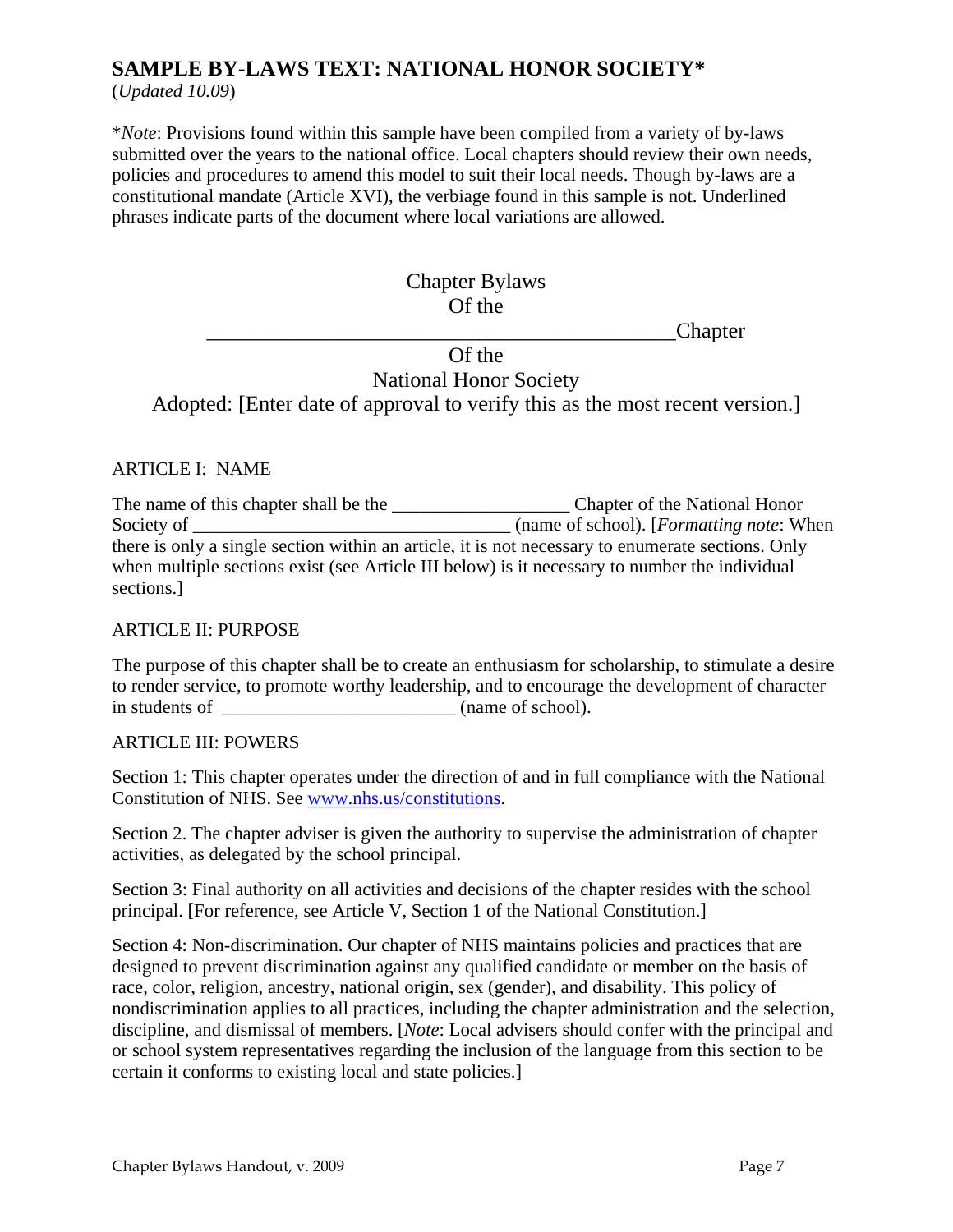#### ARTICLE IV: MEMBERSHIP

Section 1. Membership in this chapter is an honor bestowed upon deserving students by the faculty and shall be based on the criteria of Scholarship, Service, Leadership, and Character.

Section 2. Membership in this chapter shall be known as active, honorary, and graduate. Active members become graduate members at graduation. Graduate and honorary members have no voice or vote in chapter affairs.

Section 3. Eligibility:

- a. Candidates eligible for selection to this chapter must be members of the sophomore, junior, or senior class.
- b. To be eligible for selection to membership in this chapter, the candidate must have been enrolled for a period equivalent to one semester at
- c. Candidates eligible for election to the chapter shall have a minimum cumulative grade point average of 3.0 on a 4.0 scale. [*Note*: While the level of GPA performance can be raised by individual chapters, the standard must still remain as a *cumulative* GPA. Chapters are discouraged from allowing their GPA standard to change on an annual basis, but are encouraged to maintain and publicize this standard to assist students in setting goals for achieving this level of academic performance.]
- d. Upon meeting the grade level, enrollment, and GPA standards, candidates shall then be considered based on their service, leadership, and character.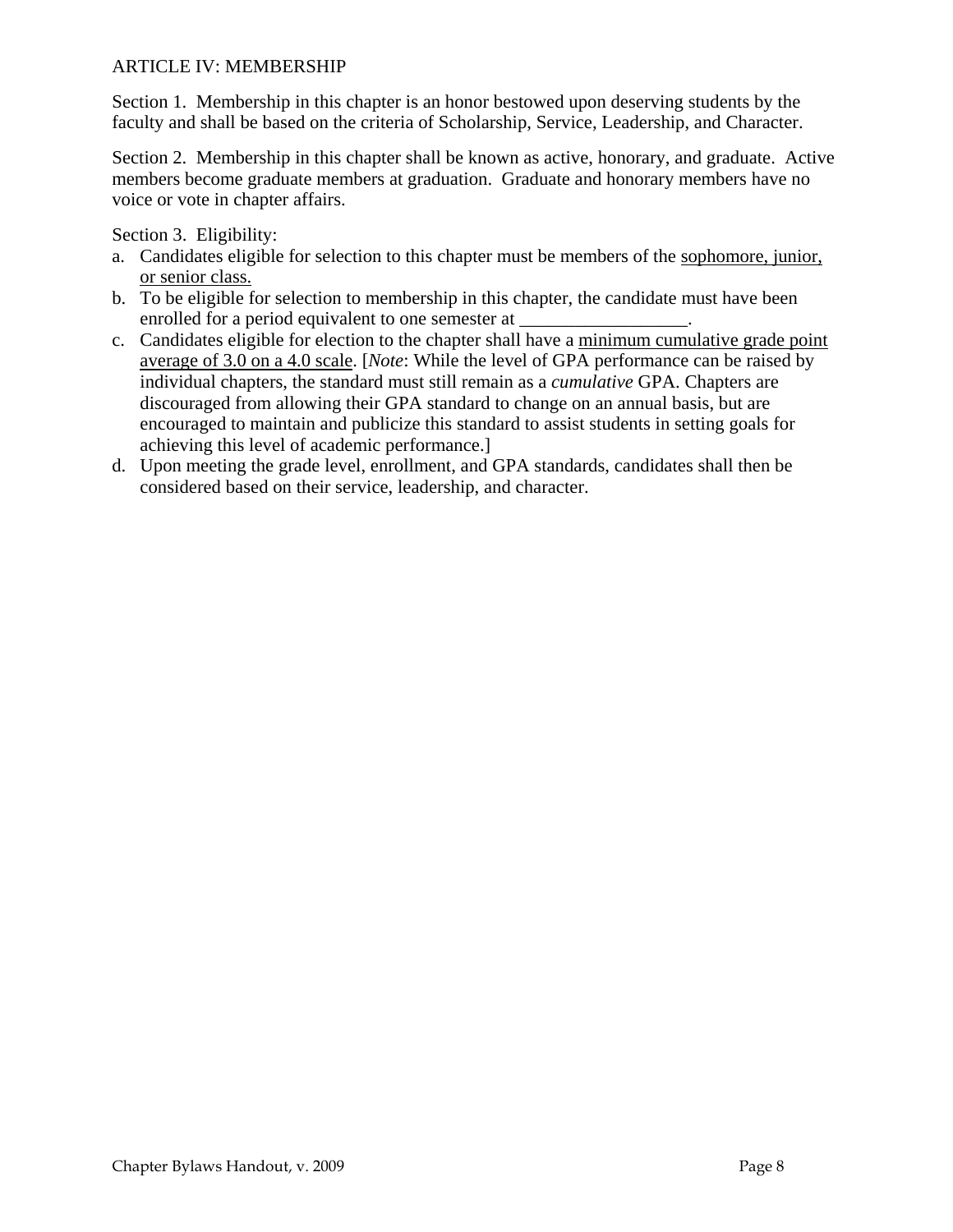ARTICLE V: SELECTION OF MEMBERS [*Note*: While Selection Procedures must be published and available as required by Article IX, Section 4, it is not required for the Selection Procedure to be included in the local chapter bylaws. The Selection Procedure can exist as a separate document with a shorter, less detailed rendition included in this section.]

Section 1. The selection of members to this chapter shall be by a majority vote of the Faculty Council which consists of five faculty members appointed by the principal. The chapter adviser shall be the sixth, non-voting, ex-officio member of the Faculty Council.

Section 2. The selection of active members shall be held once a year during the second semester of the school year. [Note: Alternative or additional selection periods may be added.]

Section 3. Prior to the final selection, the following shall occur:

a. Students' academic records shall be reviewed to determine scholastic eligibility. b. Students who are eligible scholastically (i.e., candidates) shall be notified and asked to complete and submit the Student Activity Information Form (a.k.a the "Candidate's Form") for further consideration. [*Sample forms can be found in the National Handbook.]* c. The faculty shall be requested to evaluate candidates determined to be scholastically eligible using the official evaluation form provided by the chapter adviser. [*Sample forms can be found in the National Handbook.]*

d. The Faculty Council shall review the Student Activity Information Form, faculty evaluations and other relevant information to determine those who fully meet the selection criteria for membership. [*Note*: Additional steps such as essays, external recommendations or interviews can be included here as components of the local selection process. See the national handbook for discussion of these concepts.

Section 4. Candidates become members when inducted at a special ceremony.

Section 5. An active member of the National Honor Society who transfers from this school will be given an official letter indicating the status of his/her membership.

Section 6. An active member of the National Honor Society who transfers to this school will be automatically accepted for membership in this chapter. The Faculty Council shall grant to the transferring member one semester to attain the membership requirements and, thereafter, this member must maintain those requirements for this chapter in order to retain his/her membership.

#### ARTICLE VI: OBLIGATIONS OF MEMBERS

Section 1. Annual dues for this chapter shall be \_\_\_\_\_\_\_\_\_\_\_\_\_\_\_\_\_\_. [*Note*: Dues cannot exceed \$20 per member per year as noted in the national constitution.] Dues will be payable to the chapter within 30 days of induction. [*Note2*: Dues are not a required function of the chapter.]

Section 2. Each member of this chapter who is in good standing with regard to the membership standards and member obligations shall be entitled to wear the emblem adopted by the National Honor Society.

Section 3. Any member who withdraws, resigns, or is dismissed from the chapter shall return the emblem to the chapter.

Section 4. Chapter members who are seniors in good standing shall be granted the privilege of wearing the honor cords [*or other insignia adopted at the local level*] at graduation.

 [If additional member obligations exist for the local chapter, they should be delineated using additional sections of this article. A full accounting of all member obligations should be in place and can be replicated in student handbooks, candidate packets, or member handbooks as needed.]

Chapter Bylaws Handout, v. 2009 Page 9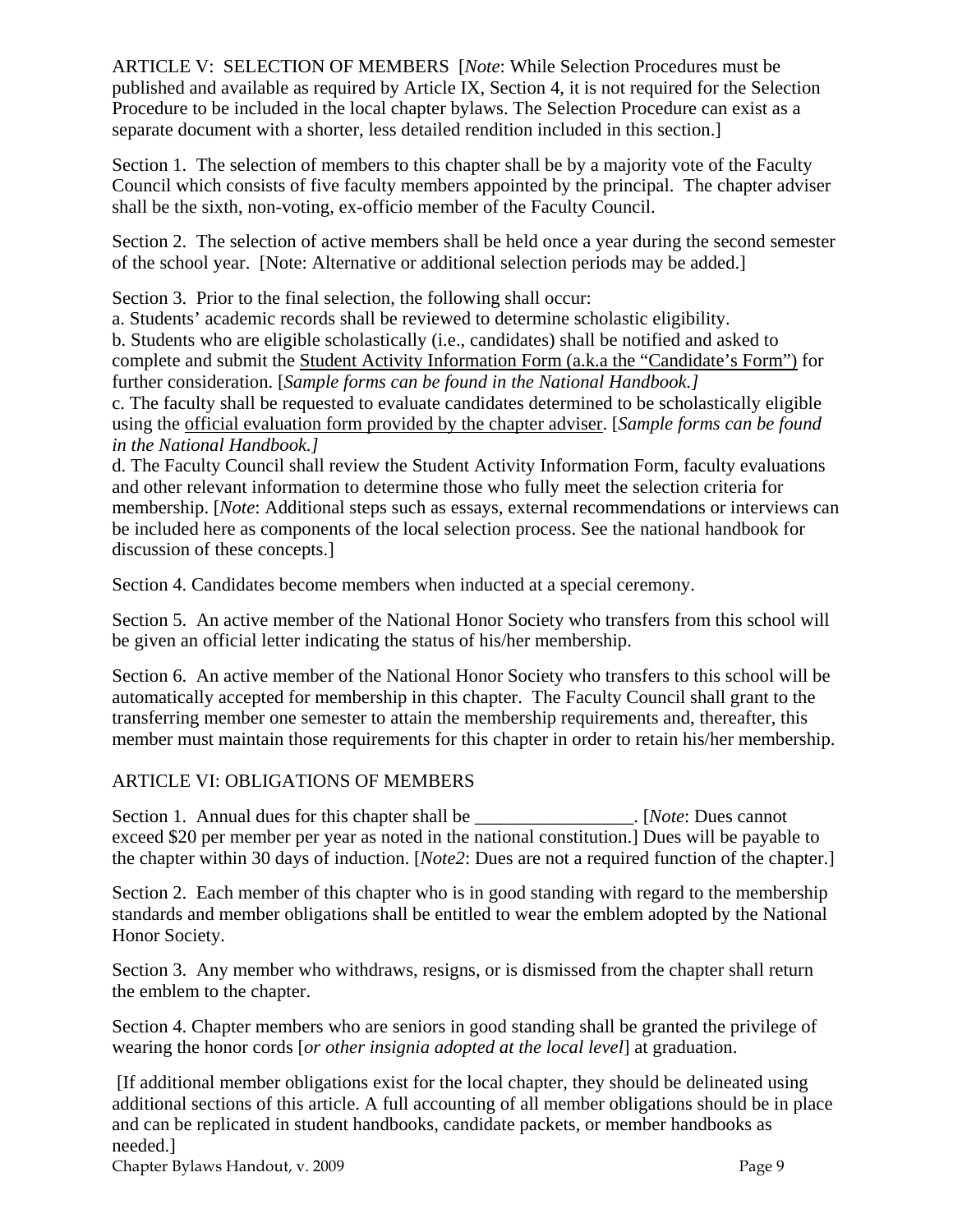#### ARTICLE VII: OFFICERS

Section 1. The officers of the chapter shall be president, vice president, secretary, and treasurer.

Section 2. Student officers shall be elected at the last meeting of each school year. All returning members in good standing with the chapter are eligible to run for a position as an officer. Any active member can nominate an eligible member as a candidate for office.

Section 3. Voting shall be by secret ballot. A majority vote shall be necessary to elect any officer of this chapter. If the first vote does not yield a majority, a second vote shall be taken of the two candidates receiving the highest number of votes.

Section 4. It shall be the duty of the president to preside at the meetings of the chapter, and serve as the official representative of the chapter at school and community functions.

Section 5. The vice-president shall preside in the absence of the president and shall also keep a record of members' contributions to leadership and service.

Section 6. The secretary shall keep the minutes and attendance records for meetings and be responsible for all official correspondence.

Section 7. The treasurer shall keep the record of business expenses, dues, and all other financial transactions of the chapter

NOTE*: If additional or alternative officers or duties exist, their positions and duties of office should be detailed in this Article of the by-laws. Also consider adding components that would describe how to fill vacancies among officers, and when and how officers can be relieved of their duties (suspensions, etc.) in cases not involving dismissal from the chapter.*

Section 8. Officers and the faculty adviser(s) shall collectively be known as the chapter's Executive Committee. The executive committee shall establish annual goals for the chapter and have general charge of the meetings and the business of the chapter, but any action by the executive committee is subject to the review of the chapter members.

#### ARTICLE VIII: MEETINGS

Section 1. Regular meetings of this chapter shall be  $(e.g.,)$ monthly, weekly, etc.). Special meetings can be called by the president with approval of the adviser.

Section 2. This chapter shall conduct its meetings according to *Robert's Rules of Order.* 

Section 3. Members are expected to attend all chapter meetings.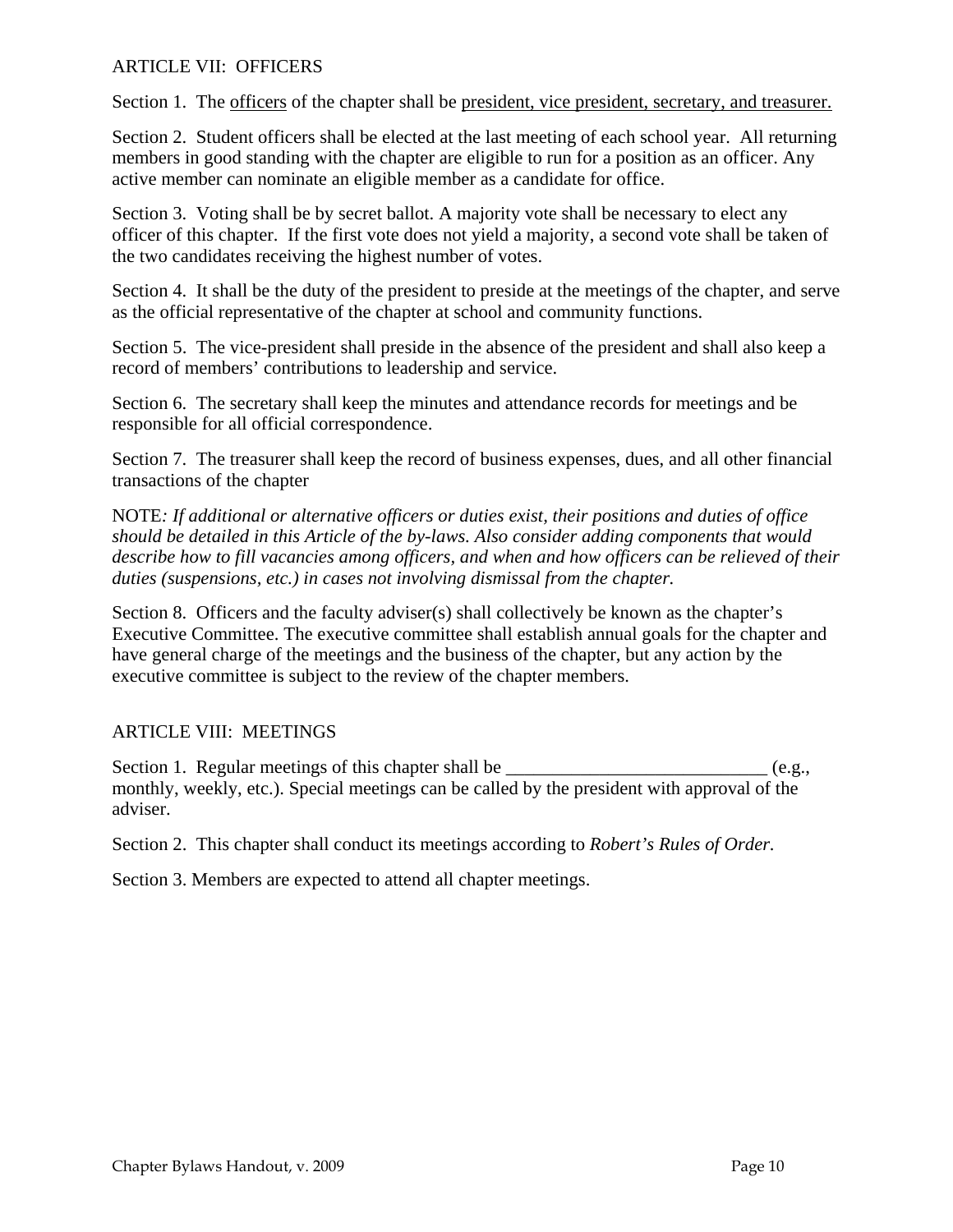#### ARTICLE IX: ACTIVITIES

Section 1. The chapter shall determine one or more service projects for each year.

Section 2. All members shall regularly participate in these projects.

Section 3. These projects shall have the following characteristics: fulfill a need within the school or community, have the support of the administration and the faculty, be appropriate and educationally defensible, and be well-planned, organized, and executed.

Section 4. Each member shall have the responsibility for choosing and participating in an individual service project which reflects his or her particular talents and interests and as approved by the chapter adviser. This is in addition to the chapter projects to which all members contribute.

Section 5. The chapter shall publicize and promote its projects in a positive manner.

[Additional projects or activities that make up the annual program for the chapter can be delineated in this Article.]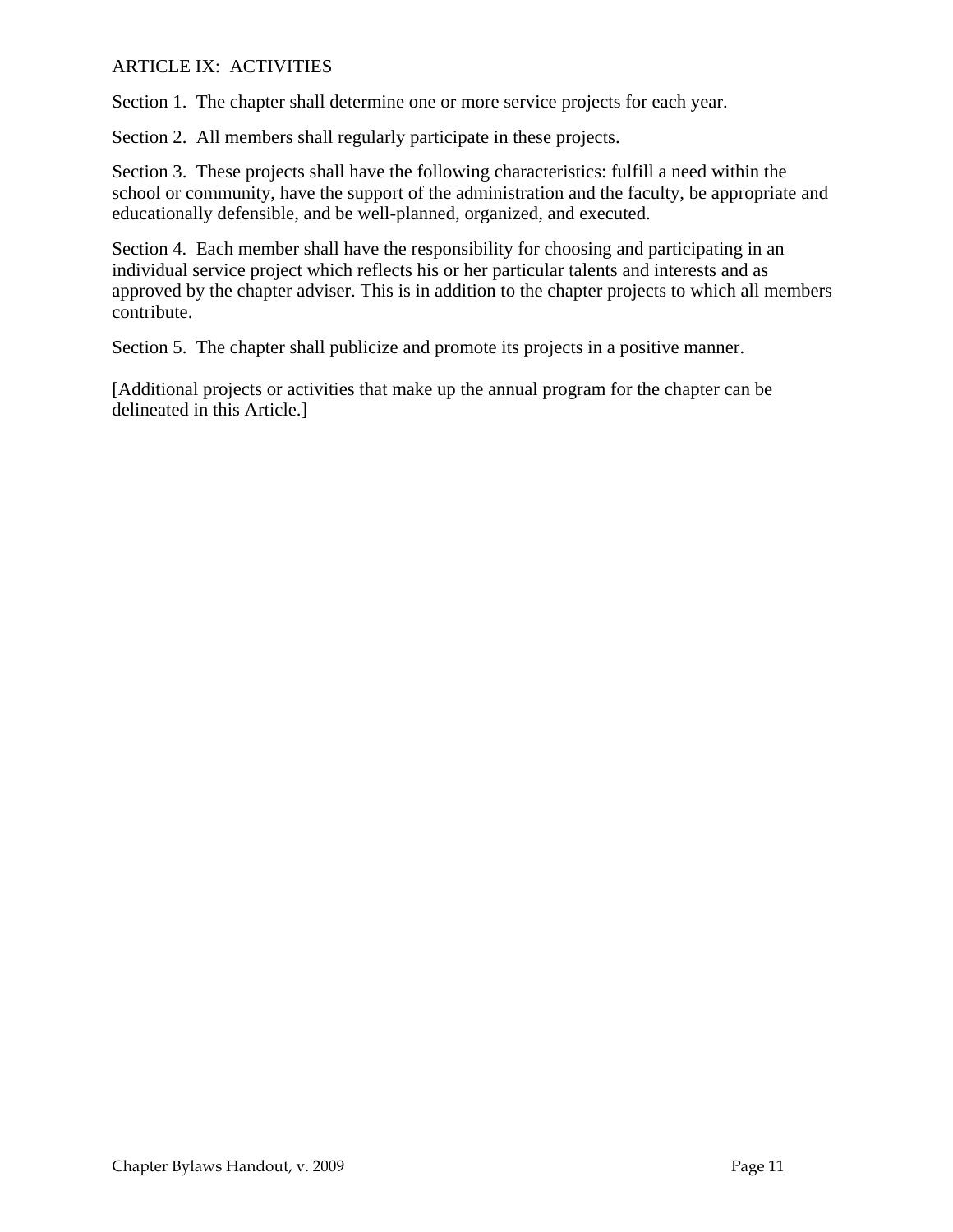#### ARTICLE X: DISCIPLINE and DISMISSAL of MEMBERS

Section 1. Any member who falls below the standards of scholarship, leadership, character, or service may be considered for discipline or dismissal from the chapter of the National Honor Society. A member of the National Honor Society is expected to maintain his/her academic standing and take an active role in service and leadership to his/her school and community.

Section 2. If a member's cumulative grade point average falls below the standard in effect when he/she was selected (*fill in the minimum cumulative grade point average for your chapter selection*), he /she will be given a written warning and a reasonable time period for improvement. If the cumulative grade point average remains below standard at the end of the warning period the student will be subject to further disciplinary action by the Faculty Council that includes consideration of dismissal from the chapter.

Section 3. Violations of the law or school regulations can result in immediate consideration of the dismissal of a member (see Section 5 below). These violations include, but are not limited to DWI, stealing, destruction of property, cheating, truancy, or possession, selling, or being under the influence of drugs or alcohol at school or school-related activities or in the community.

Section 4. Offenders of the school conduct code (such as use of profanity, failure to comply, unexcused absences, excessive tardiness, etc.) will receive written warning notification. A conference may be requested by either party (Faculty Council or student/parent). If the member is involved in another violation of the school conduct code, the member may be considered for dismissal.

Section 5. Chapter officers, as representatives of the chapter, can be removed from their positions as a consequence of disciplinary action taken by the Faculty Council.

Section 6. In all cases of pending dismissal:

a. The member will receive written notification from the adviser/Faculty Council indicating the reason for consideration of dismissal.

b. The member will be given the opportunity to respond to the charge(s) against him/her at a hearing before the Faculty Council prior to any vote on dismissal (in accordance with due process identified in Article X of the National Constitution). The member has the opportunity to present his/her defense either in person or via a written statement presented in lieu of the face-toface hearing. Following the hearing, the Faculty Council will then vote on whether to dismiss. A majority vote of the Faculty Council is needed to dismiss any member.

c. The results of the Faculty Council vote will be presented to the principal for review, and then stated in a letter sent to the student and parents. Dismissed members must surrender any membership emblems to the adviser.

d. The Faculty Council's decision may be appealed to the building principal and afterwards according to provisions of the school district discipline policies.

e. A member who is dismissed or resigns, may never again be considered for membership in the National Honor Society.

Section 7. In lieu of dismissal, the Faculty Council may impose disciplinary sanctions upon a member as deemed appropriate.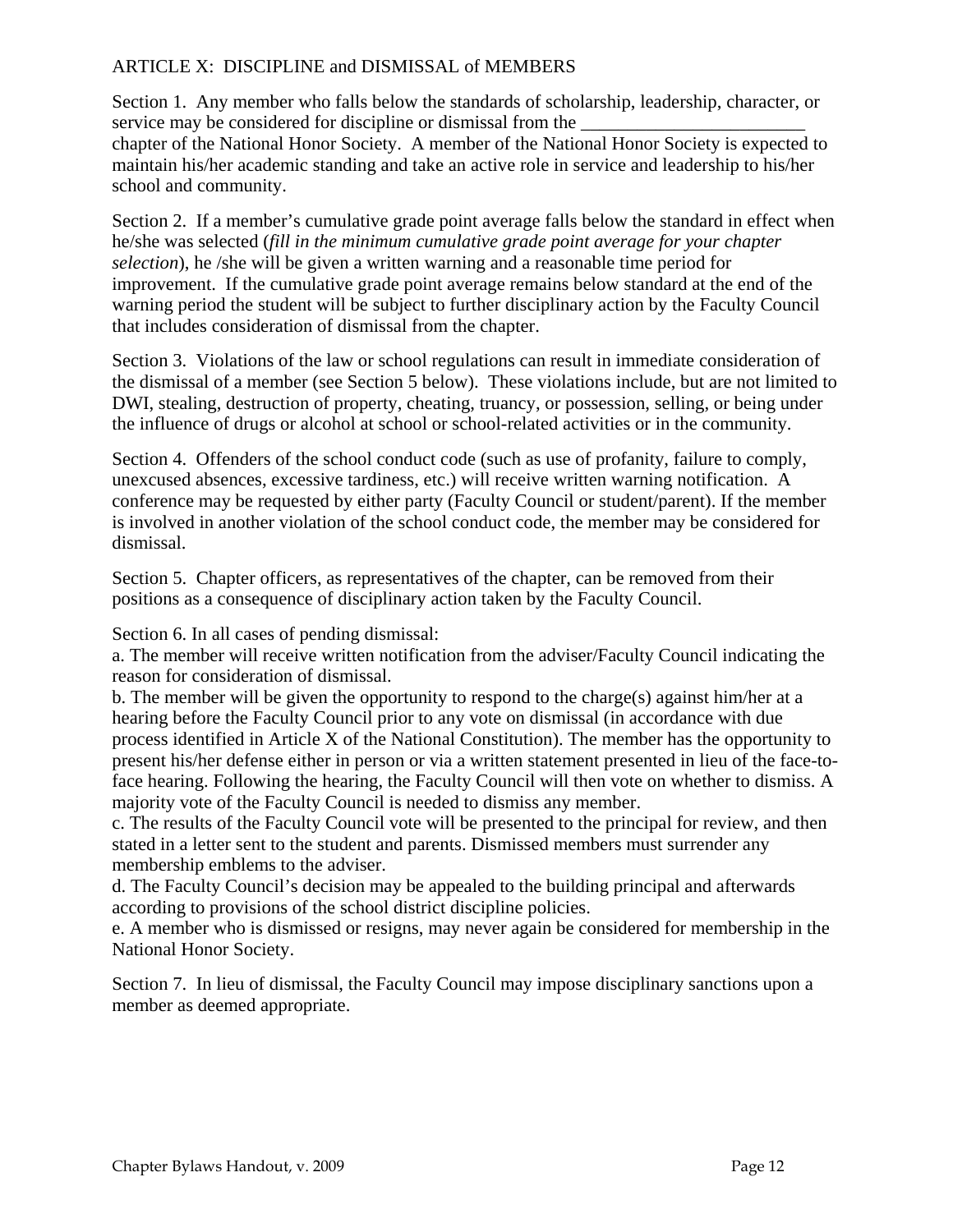#### ARTICLE XI: RATIFICATION, APPROVAL, and REVIEW.

Section 1: These bylaws will be approved upon receiving a two-thirds affirmative vote of all active members of the chapter, a majority affirmative vote of the Faculty Council, and approval by the administration.

Section 2: These bylaws shall be reviewed and if necessary, revised within five years from the date of approval noted on this document.

#### ARTICLE XII: AMENDMENTS

These by-laws may be amended by a  $2/3$ rds vote of the chapter, provided notice of the proposed amendment has been given to members at least one month prior to the vote. The exceptions are Articles V and X, which are developed by the Faculty Council with the approval of the principal (selection and discipline).

*[Note: It is recommended that the Ratification and Amendment articles be the final articles.* Should the chapter wish to insert additional articles, that is permissible.]

Approved on [Insert date]: (Indicate date of last approved revisions)

Signatures/Names of the Chapter President, Secretary, Adviser, and Principal.

\* \* \* \* \* \* \* \* \* \* \* \* \* \* \*

Sample Bylaws, 2009 edition.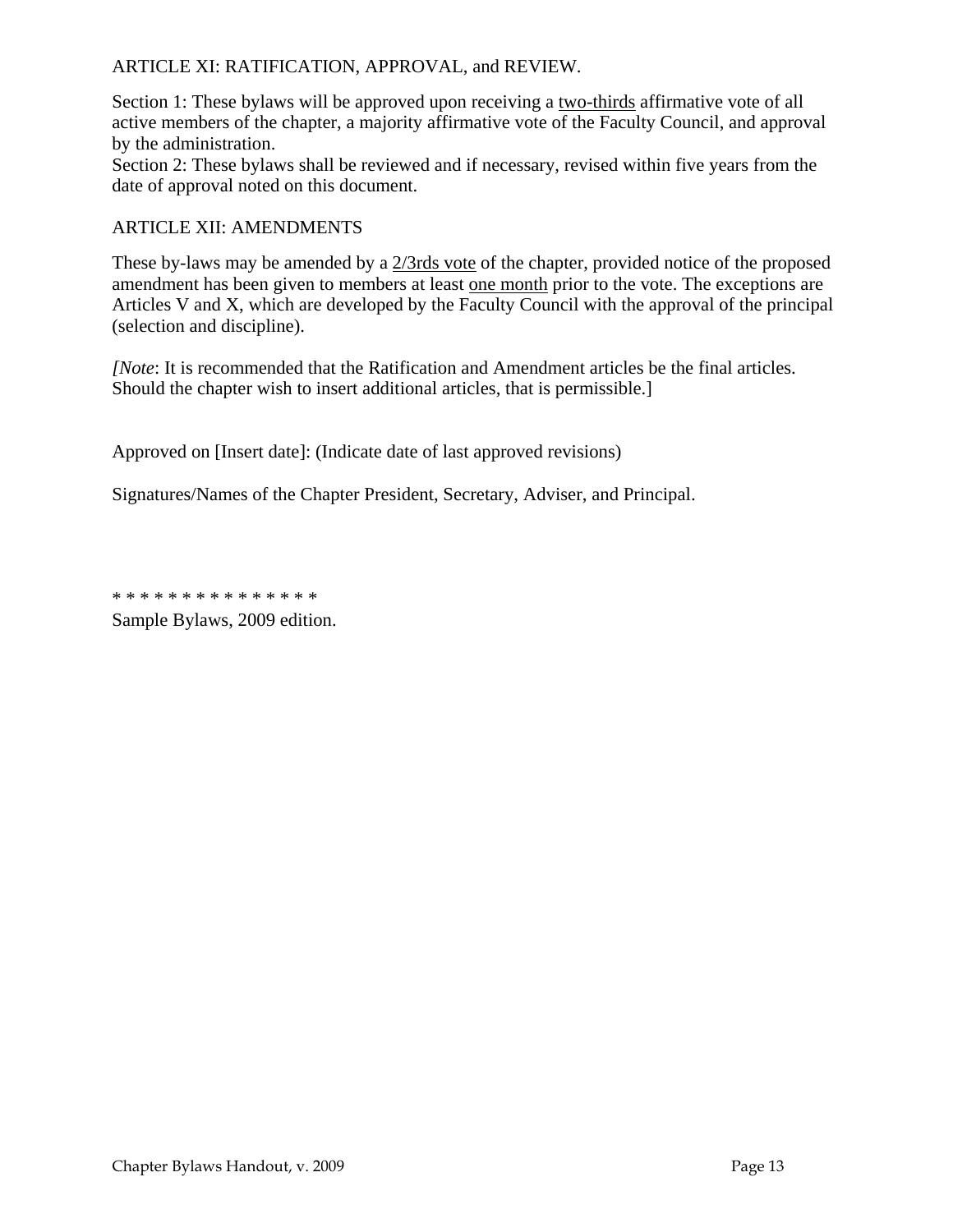# **5. Changing the Bylaws**

Once the bylaws have been accepted by a vote of the chapter and approved by the Faculty Council and the administration, they become the 'law' or guiding principles of the organization. If this principle is adhered to, it will be necessary to change the bylaws only occasionally, due in large part to their specificity and detail.

Occasionally, the bylaws may have to be revised or completely rewritten. The revision is usually drafted by a specially-appointed Bylaws Revision Committee.

After a change has been proposed and a draft has been prepared, the members of the chapter should be informed and given copies so that they can review and discuss the issues before they come to a final vote. Proposed amendments or revisions most commonly require a two-thirds vote of the chapter for adoption. NOTE: Sections dealing with revisions to the procedures for selection, disciplining, and dismissal of members can be changed only by the Faculty Council, though input from the chapter is allowed and encouraged.

Some chapters are criticized for spending too much time amending their bylaws instead of dealing with other chapter concerns. However, there are times when an outdated set of bylaws is a real hindrance to the chapter. Some good reasons for amending bylaws are:

- statements no longer suit the chapter or school situation
- bylaws are arranged so poorly that essential information is hard to find (this situation sometimes occurs when an old document has been added to and amended over a period of years).
- bylaws contain elements that have caused long-standing disagreement
- bylaws violate individual rights or local/state policies
- bylaws prevent the chapter from adapting to change.

It is important that each time the bylaws are reviewed or changed, that the date of approval be updated and included on the new document. Old, now outdated copies should be destroyed except for those kept on file for historical purposes.

Copies of chapter bylaws, in addition to being available for use by chapter members, should be readily available for use by the principal. Some schools systems require that these organizational guidelines be approved by the local school board or be on file with central office. This is another reason for careful review and preparation of the text as a representative document of the chapter.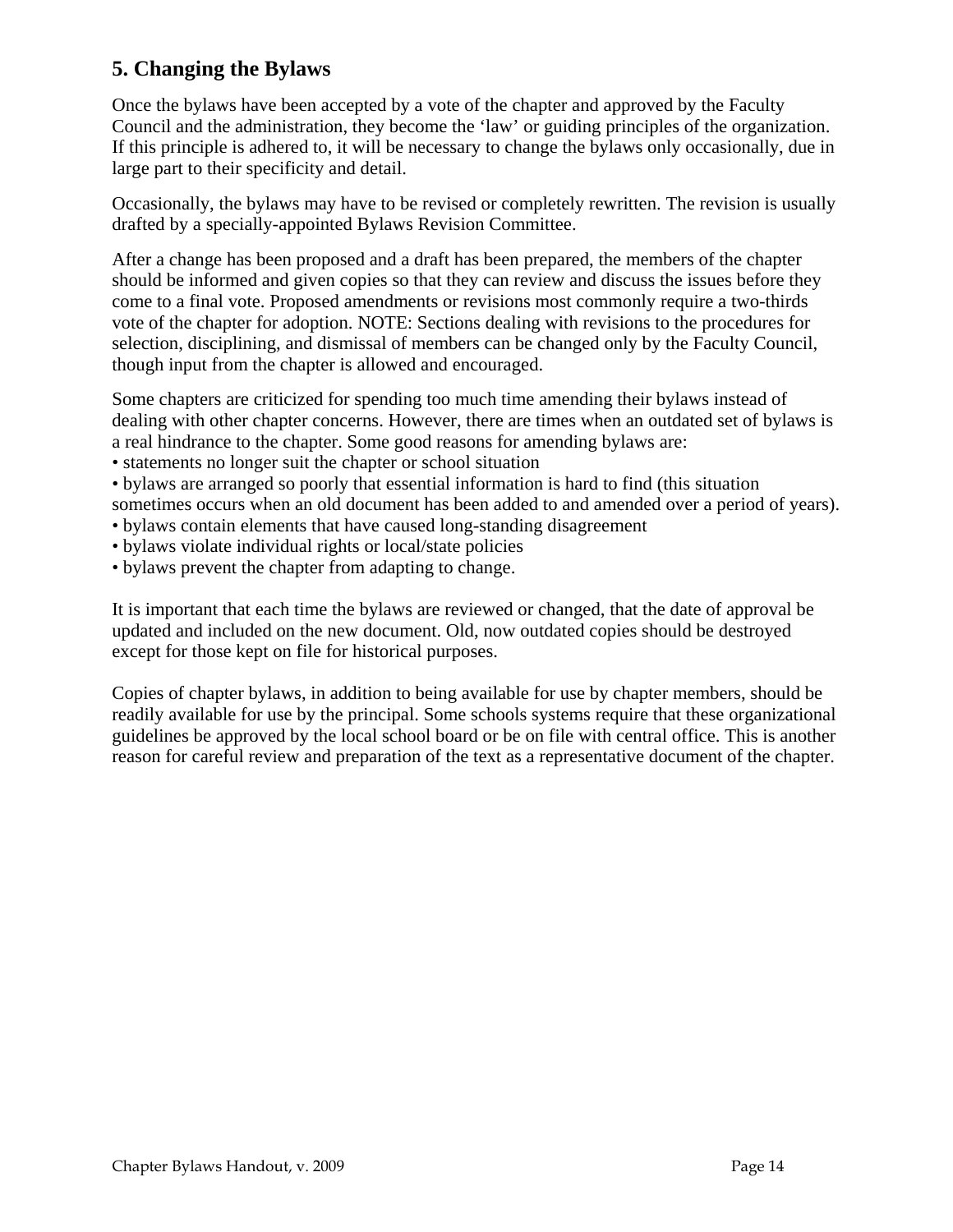# **Other Chapter Records (**excerpts from the National Handbook**)**

Each chapter should have file and available for review:

- The *National Handbook* including the National Constitution
- Local selection procedure description including all forms used in the selection process and lists of member obligations once selected
- Policies and procedures relating to the disciplining and dismissal of members
- Chapter bylaws
- Chapter membership lists (both present and past).

In addition, it is recommended that chapter files also contain the following:

- A copy of the charter of the chapter
- A history of the chapter (founding date, explanation of the chapter name, names of advisers and the years they served, etc.)
- Induction ceremony scripts
- Service project records detailing projects undertaken by the chapter in past years
- A copy of *The NHS & NJHS Store* containing the catalog of insignia items
- Copies of *Leadership for Student Activities* magazine for reference.

For assistance in creating the chapter filing system for all documents and records, please see the national handbook and then consider using the following list of topics for your files:

Adviser duties/job description Affiliation with the national office Attendance policies/charts By-laws, Local Calendar **Charter** Discipline policies Dismissal procedures Faculty Council duties/job description Forms Fundraising projects Goals of the chapter Induction ceremonies/scripts *Leadership for Student Activities* magazine Meeting agendas Member responsibilities and obligations Mentoring guidelines NASSP Dept. of Student Programs (national office) National Conference National Constitution NHS and NJHS Network/Other chapters nearby Officer job descriptions Projects: Character development Projects: Citizenship development Projects: Leadership promotion Projects: Scholarship promotion Projects: Service/chapter Projects: Service/individual Selection procedures State NHS or NJHS association